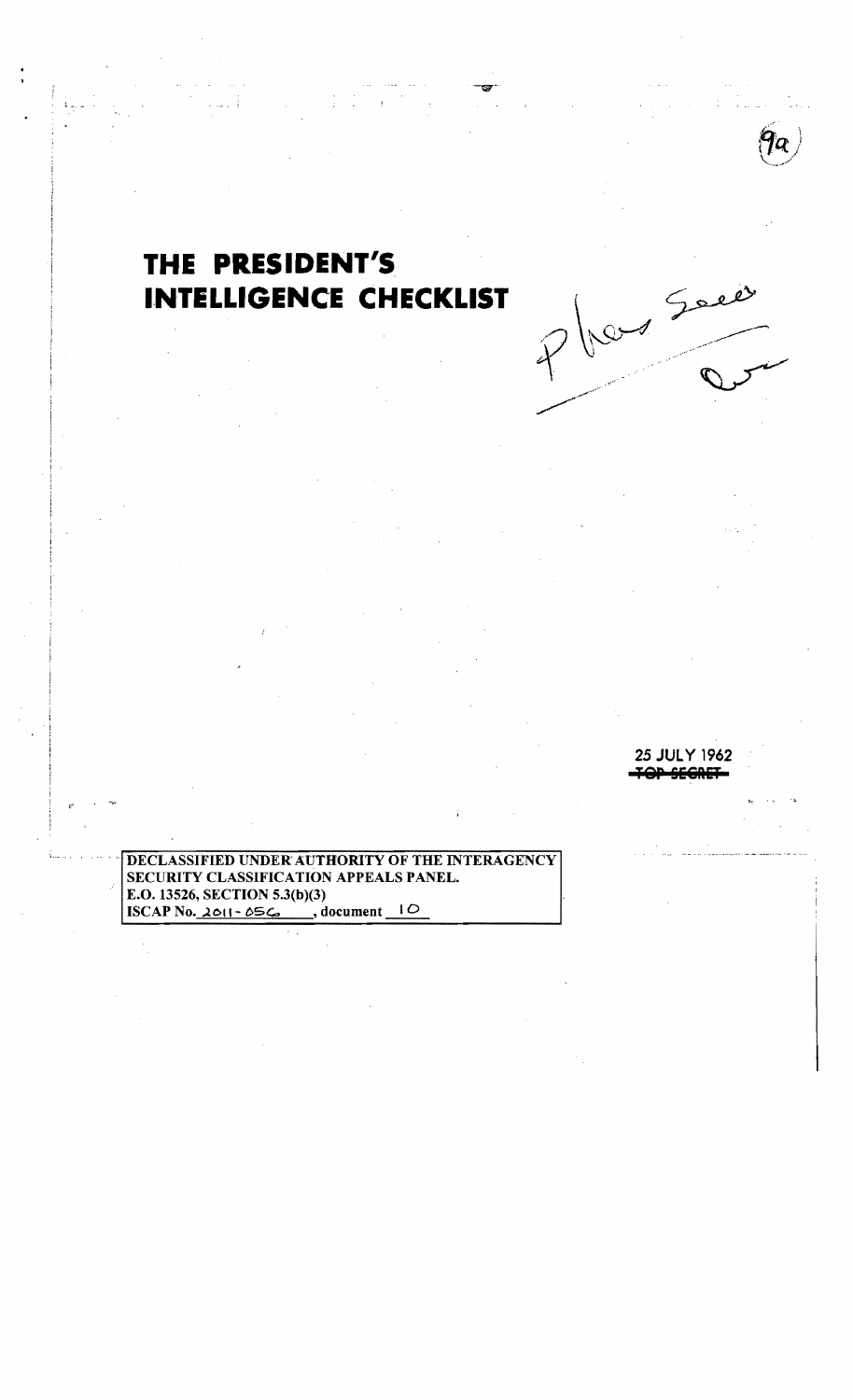

ing P

 $\label{eq:2} \mathcal{L} = \mathcal{L} \left( \mathcal{L} \right) \mathcal{L} \left( \mathcal{L} \right)$  $\sim$  1.  $\begin{array}{c} \begin{array}{c} 1 \\ 1 \end{array} & \begin{array}{c} 1 \\ 1 \end{array} & \begin{array}{c} 1 \\ 1 \end{array} & \begin{array}{c} 1 \\ 1 \end{array} & \begin{array}{c} 1 \\ 1 \end{array} & \begin{array}{c} 1 \\ 1 \end{array} & \begin{array}{c} 1 \\ 1 \end{array} & \begin{array}{c} 1 \\ 1 \end{array} & \begin{array}{c} 1 \\ 1 \end{array} & \begin{array}{c} 1 \\ 1 \end{array} & \begin{array}{c} 1 \\ 1 \end{array} & \begin{array}{c} 1 \\ 1 \end{$  $\frac{1}{2}$  $\sim 1$  ,  $\sim 1$  ,  $\sim$  $\Box$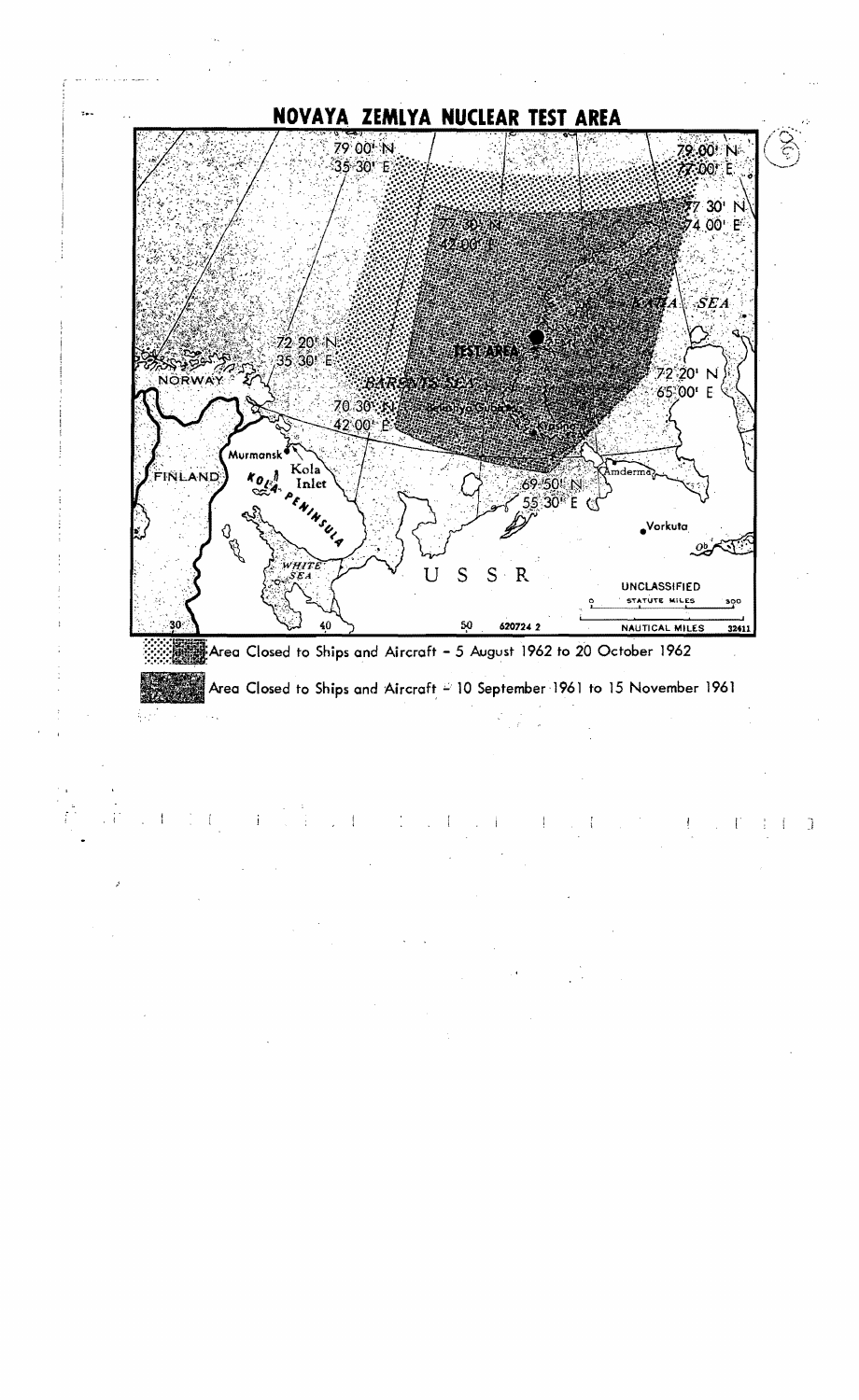1. Soviet nuclear tests

We are now beginning to see flight<br>activity indicative of impending nuclear tests in the Soviet Arctic. We expect these tests to begin on or shortly after 5 August, atter which Moscow has declared that an area in the Barents and Kara Seas will be hazardous to shipping and aircraft < (until 20 October). The wording of the Soviet announcement is similar to that used before beginning the 1961 Arctic test series; the first shot in that series occurred on the first day of the announced period. There may be tests elsewhere earlier as in last year's series.

 $\tau$  ,  $\tau$ 

E.O. 13526, section  $3.3(b)(1)$ 

Portion identified as non-responsive to the appeal

For The President Only-

 $-++++++$   $-++++++$   $-+++++$ 

--------------.~----------------------------------------------------------------------------I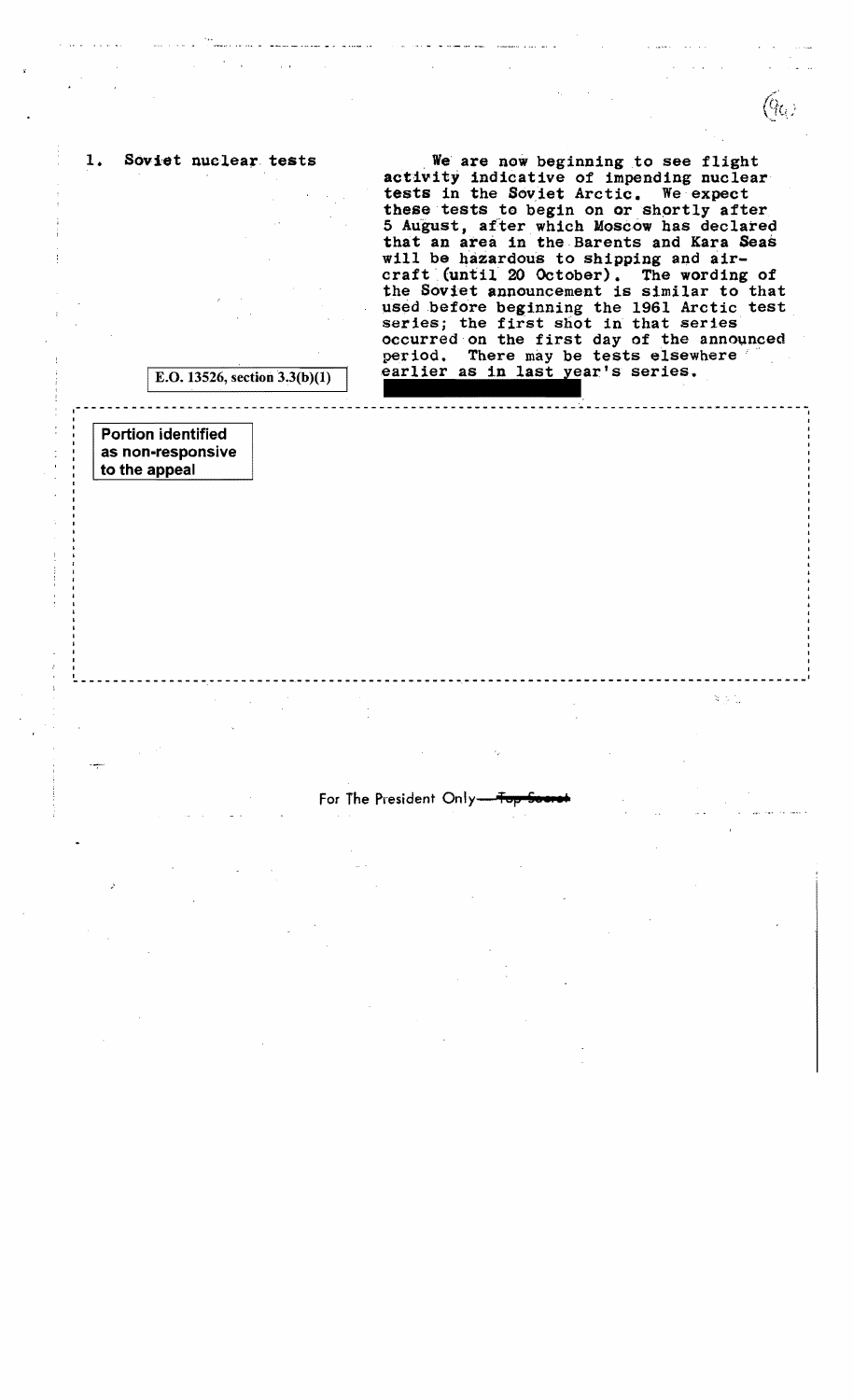3. Indonesia a. Sukarno has worked himself into a position where he must make some spectacular announcement concerning West New Guinea in his National Day (17 August) harangue. Should the talks fail to provide him with something that will enable him to say the Dutch have agreed to turn over adminis tration of the area by 1 January, he will probably feel impelled to announce that Indonesian troops have landed in force. Preparations for the latter con-<br>tingency continue apace.

b. Mikoyan, who returned to Moscow three days early, evidently got pretty short shrift from the preoccupied Indone sians. 1-------------------------------------------------------------------- ------.,I

I

Portion identified as non-responsive to the appeal

## For The President Only

If the contract of the contract of the contract of the contract of the contract of the contract of the contract of the contract of the contract of the contract of the contract of the contract of the contract of the contra ~------------------------------------------------------------------------------------------~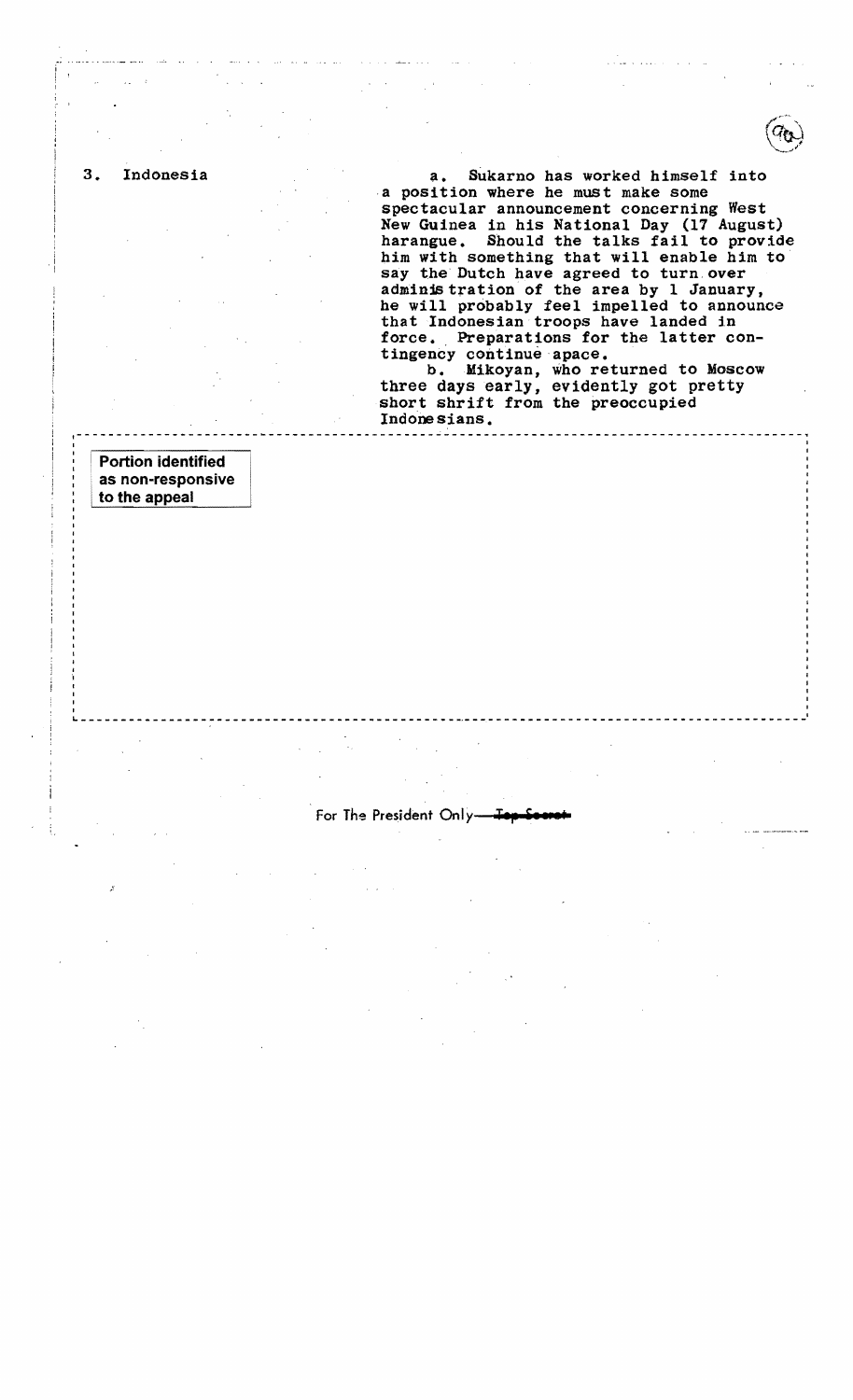**Portion identified** as non-responsive<br>to the appeal

 $\frac{1}{2}$ 

 $\left(\overline{q}_{\mathrm{a}}\right)$ 

For The President Only-